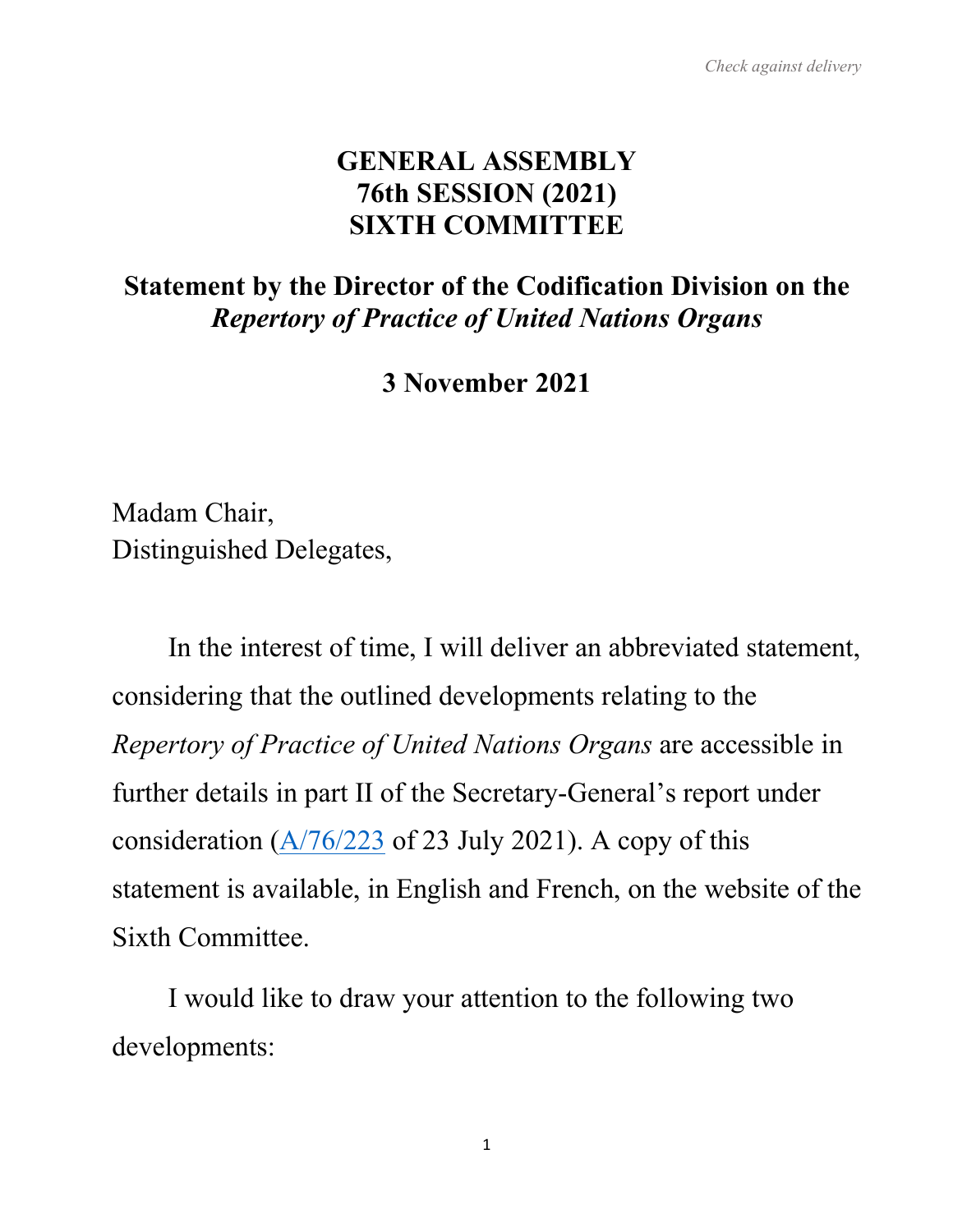## **First, with regard to the new studies in preparation:**

## Supplement No. 10 (2000-2009):

- Bearing in mind the call made upon the Secretary-General to address, effectively and on a priority basis, the backlog in the preparation of volume III of the Repertory, the Korea University undertook research and drafting of studies on Articles 43 to 47 of the Charter for volume III of Supplement No. 10 (2000–2009);
- In addition, a study on Articles 104 and 105 of the Charter, to be included in volume IV of Supplement No. 10, was completed by the Faculty of Law at the University of Ottawa.

## Supplement No. 11 (2010-2015):

- With the assistance of the Faculty of Law at the University of Ottawa, research and drafting were completed in relation to a study on Article 11 for volume II, which is currently under review by its author department, the Office for Disarmament Affairs;
- A study on Articles 104 and 105 is also under review by the Office of the Legal Counsel in the Office of Legal Affairs;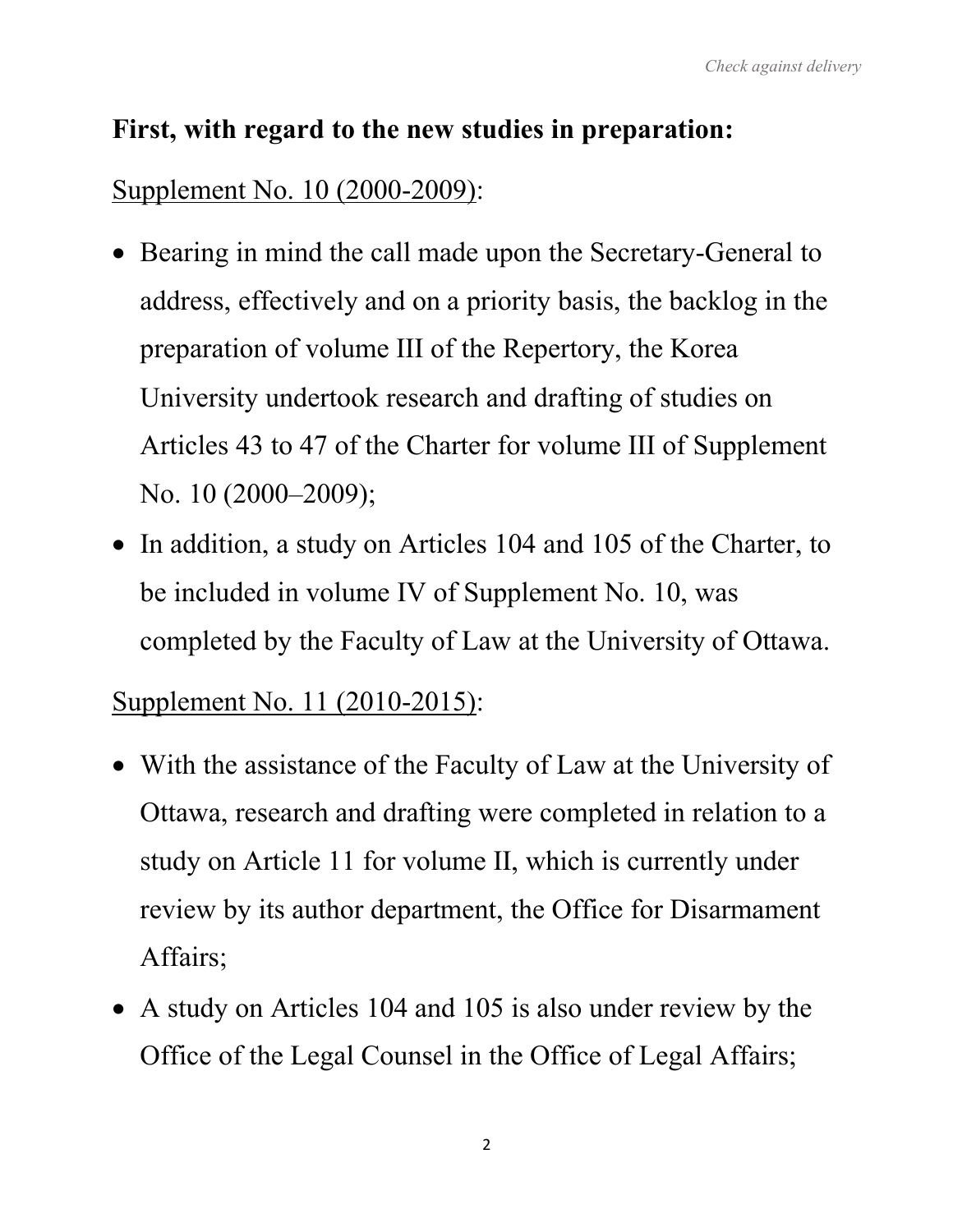• In addition, further to the completion of a study on Article 58 for volume IVby a consultant financed from the trust fund for the elimination of the backlog in the *Repertory*, we have been informed that the Department of Economic and Social Affairs has completed its review and have now received the finalized study which we will shortly post on the *Repertory* website;

## Supplement No. 12 (2016-2020):

• Turning now to Supplement No. 12 (2016–2020), owing to the continued assistance of the Faculty of Law at the University of Ottawa, research and drafting were also completed in relation to three studies, as follows: a study on Article 8 for volume I and two studies for volume III, one on Article 33 and one on Article 51.

# **Secondly, with regard to the participation of institutions in the drafting of studies for the** *Repertory***, and the publication of electronic volumes:**

• I would first like to express my gratitude to the Faculty of Law, University of Ottawa, for its continued and valuable support;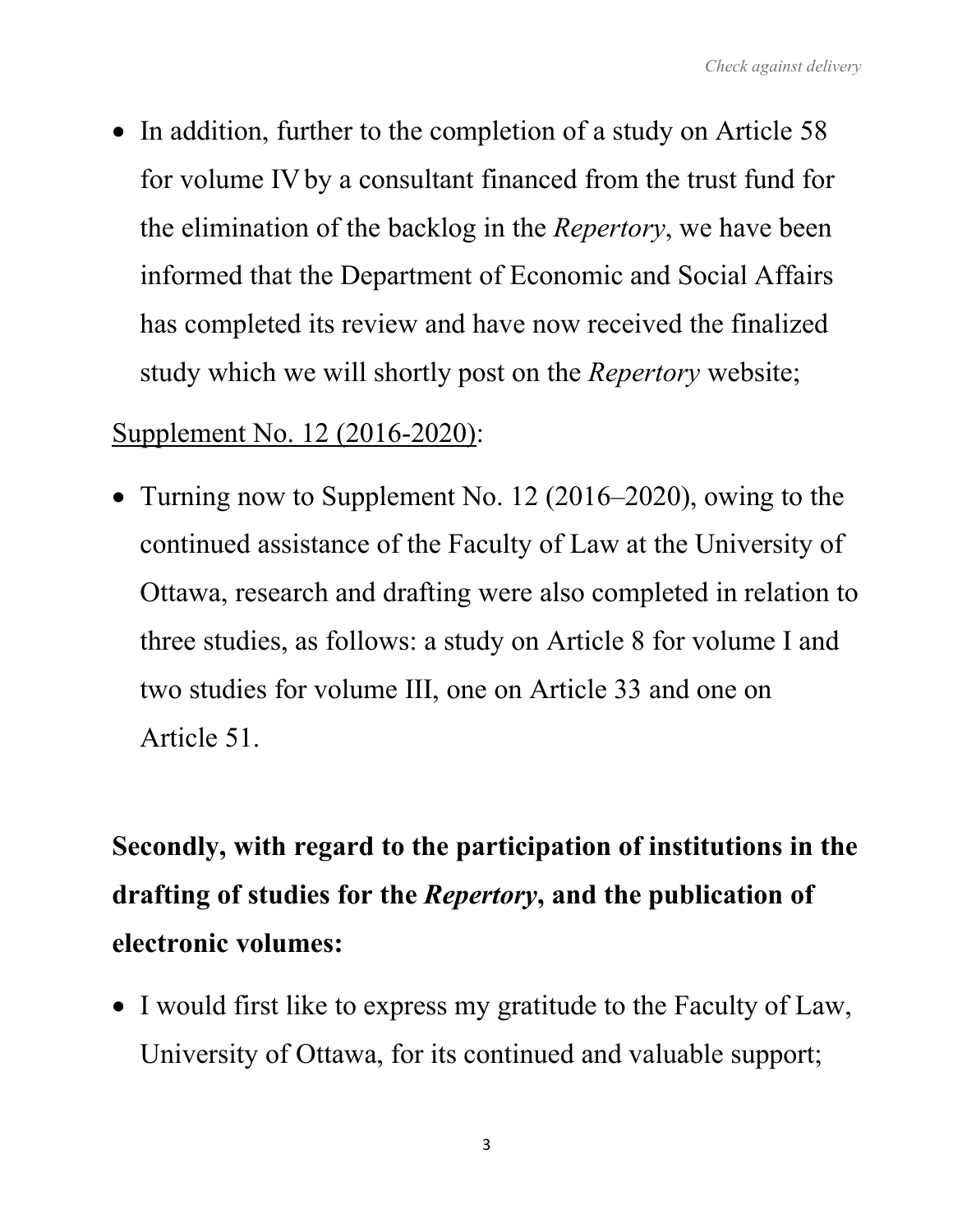- I am also pleased that the Korea University is working towards making a contribution to the preparation of studies;
- The assistance extended by these academic institutions is indeed particularly useful and appreciated;
- Further, during the period under review, the Department for General Assembly and Conference Management published two volumes in electronic format: volume II in French for Supplement No. 7 (1985–1988) and volume VI in English and French for Supplement No. 8 (1989–1994).

## • **Finally, I wish to take this opportunity to inform you that:**

(i) Further to the General Assembly's appeal for States to consider sponsoring Associate Experts to work on the *Repertory*, relayed to all delegations by a Note Verbale of 19 January 2021, two delegations – one from the Asia-Pacific region [the Philippines], and one from the Latin and Caribbean region [Haiti] – have requested information on the program;